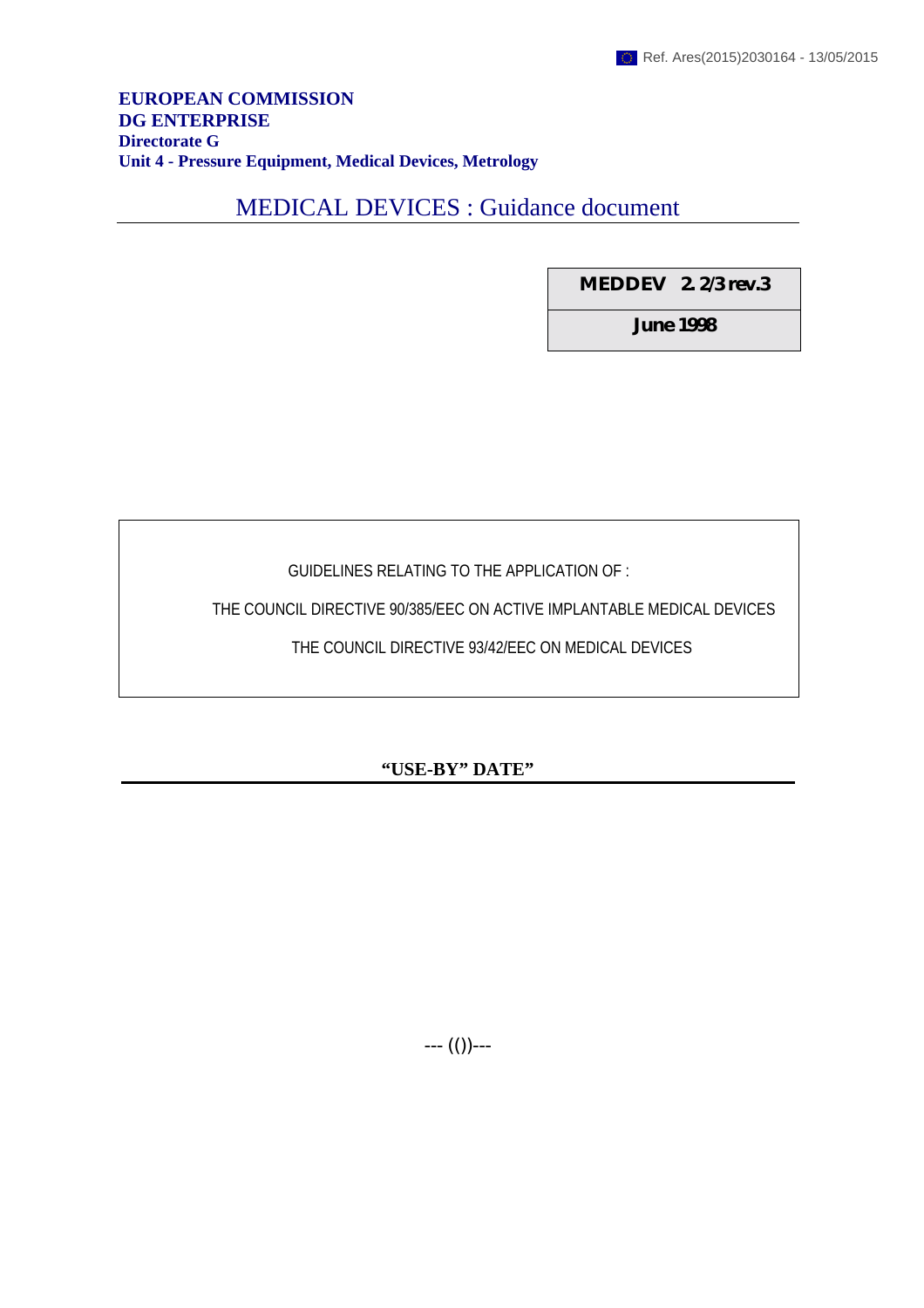### **1. Requirements**

The medical devices directives (MDD, AIMD, [draft IVD]) each require a statement given on the label and/or the information provided with the device on any time limitation on the safe use of the device. Although the wording differs, each addresses the need to provide this information:

| <b>MDD</b> , annex I, 13.3:                                                                                                                                                                                           | <b>AIMD, annex 1, 14:</b>                                          | $[IVD \text{ (draff 13 May 1997)},]$<br>annex 1, 13.4]:                                                                                                                                                                                                                                          |
|-----------------------------------------------------------------------------------------------------------------------------------------------------------------------------------------------------------------------|--------------------------------------------------------------------|--------------------------------------------------------------------------------------------------------------------------------------------------------------------------------------------------------------------------------------------------------------------------------------------------|
| "The label must bear the fol- "Every device must bear  :<br>lowing particulars:<br>indication of the date by which safely."<br>the device should be used, in<br>safety, expressed as the year and<br>month; $\dots$ " | $\vert \dots \vert$ an indication of the time lowing particulars : | The label must bear the fol-<br>(e) where appropriate, an limit for implanting a device  (e) if necessary, an indication<br>of the date by which the device<br>or part of it should be used, in<br>safety, expressed as the year, the<br>month and, where relevant, the<br>day, in that order; " |

### **2. Purpose of this recommendation**

In the case of devices covered by the AIMD, a time limit must always be given.

In the case of devices covered by the MDD [and the draft IVD], a time limit is only required where "appropriate" [or "necessary"]. The purpose of this recommendation is to

- a) assist the manufacturer in deciding whether a "use-by" date is required for his particular device and
- b) indicate what information is required to support his decision.
- Note: The "use-by" time limit relates to the period before the first use of the device. It does not relate to the number or period of subsequent uses (the "lifetime" of the device).

If the device is reusable, the MDD separately requires (annex I,  $13.6$  (h)) "... information on ... any restrictions on the number of reuses."

If the device is for single use, but over a prolonged period, any limitations on what would be the expected pattern of use would be required as "... special operating instructions" or "... warnings and/or precautions to take" (MDD, annex I, 13.3 (j) and (k) respectively).

Note: There is nothing in the medical devices directives which prohibits a manufacturer voluntarily recommending a "use-by" date, even though the performances and characteristics are not in fact affected by the passage of time.

#### **3. How to decide if a "use-by" date is required**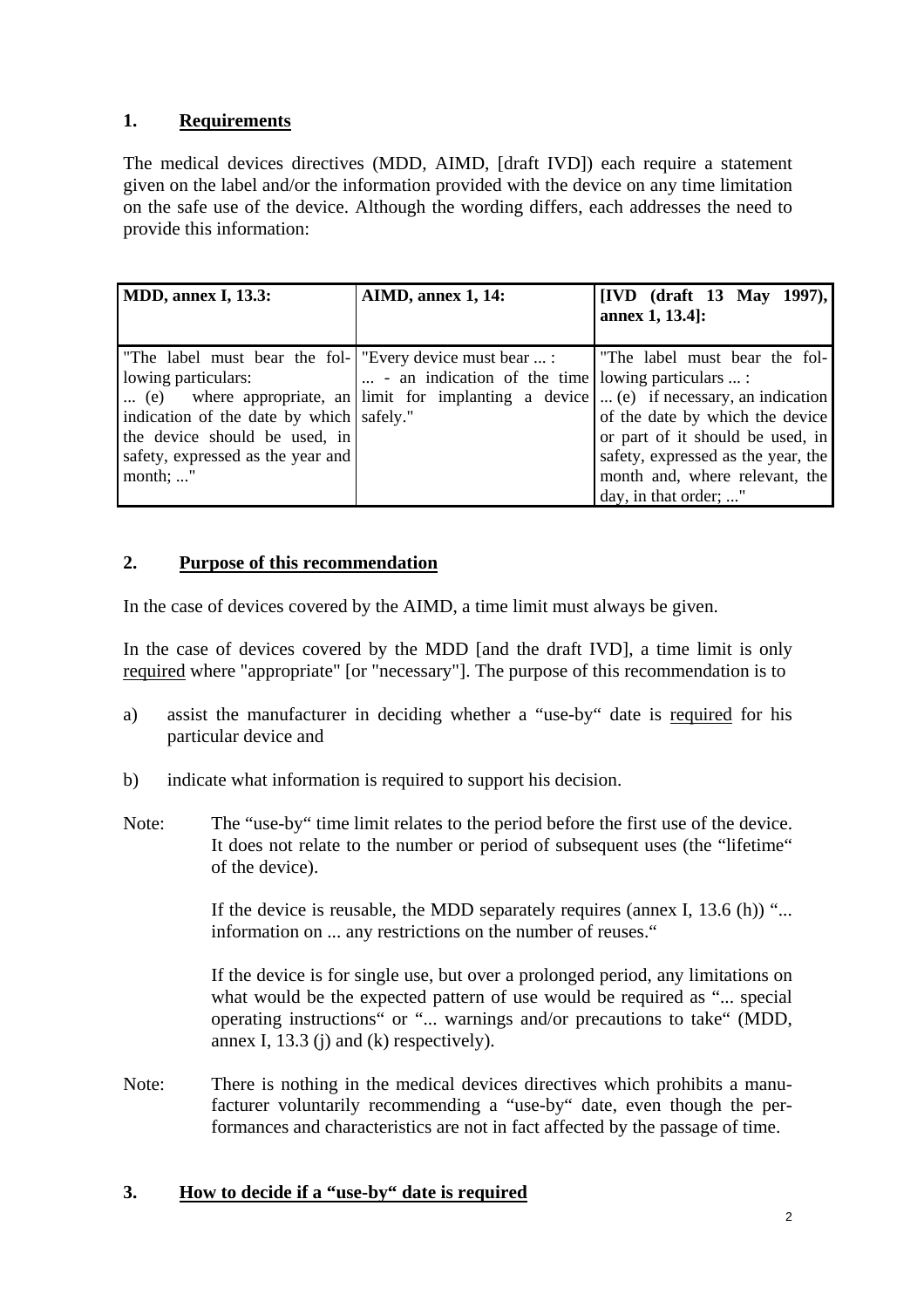*A "use-by" date is required where a safety-related characteristic or claimed performance is likely to deteriorate over time.*

In deciding whether there is such a "safety-related" deterioration, the manufacturer must have regard to the results of the risk analysis and measures taken to manage risk.

- a) The risk analysis will identify *those performances and characteristics* necessary for the safe use of the particular device.
	- For example, the risk analysis may indicate that sterility is necessary for safe use. Equally, the risk analysis would not cover the colour of the device if this is purely aesthetic, but it might cover the colour of the device if that colour has a purpose related to safe use of the device (e. g. the colour signifies the size of the device).
- b) The risk analysis and measures taken to manage risk will also identify the *level or extent* of performance or characteristic but only in so far as they are relevant to safe use of the device.
	- For example, the level of resistance to gas flow or rate of leakage from a breathing system, or the probability of non-sterility.
- c) The risk analysis and measures taken to manage risk will also identify the *period* over which the relevant performance or characteristic would be expected to be maintained for safe use, including the shelflife and intended period of use.
	- For example, the period over which a pacemaker battery maintains sufficient energy to function after implantation as long as intended by the manufacturer.

# **4. Information that is required to support the decision**

#### **4.1 Information necessary if a "use-by" date** *is* **given**

The manufacturer must demonstrate that the relevant performances and characteristics of the device are maintained over the claimed shelf life which the "use-by" date reflects.

This may be achieved by

- a) prospective studies using accelerated ageing, validated with real time degradation correlation; or
- b) retrospective studies using real time experience, involving e.g. testing of stored samples, review of the complaints history or published literature etc.; or
- c) a combination of a) and b).

#### **4.2 Information necessary if a "use-by" date** *is not* **given**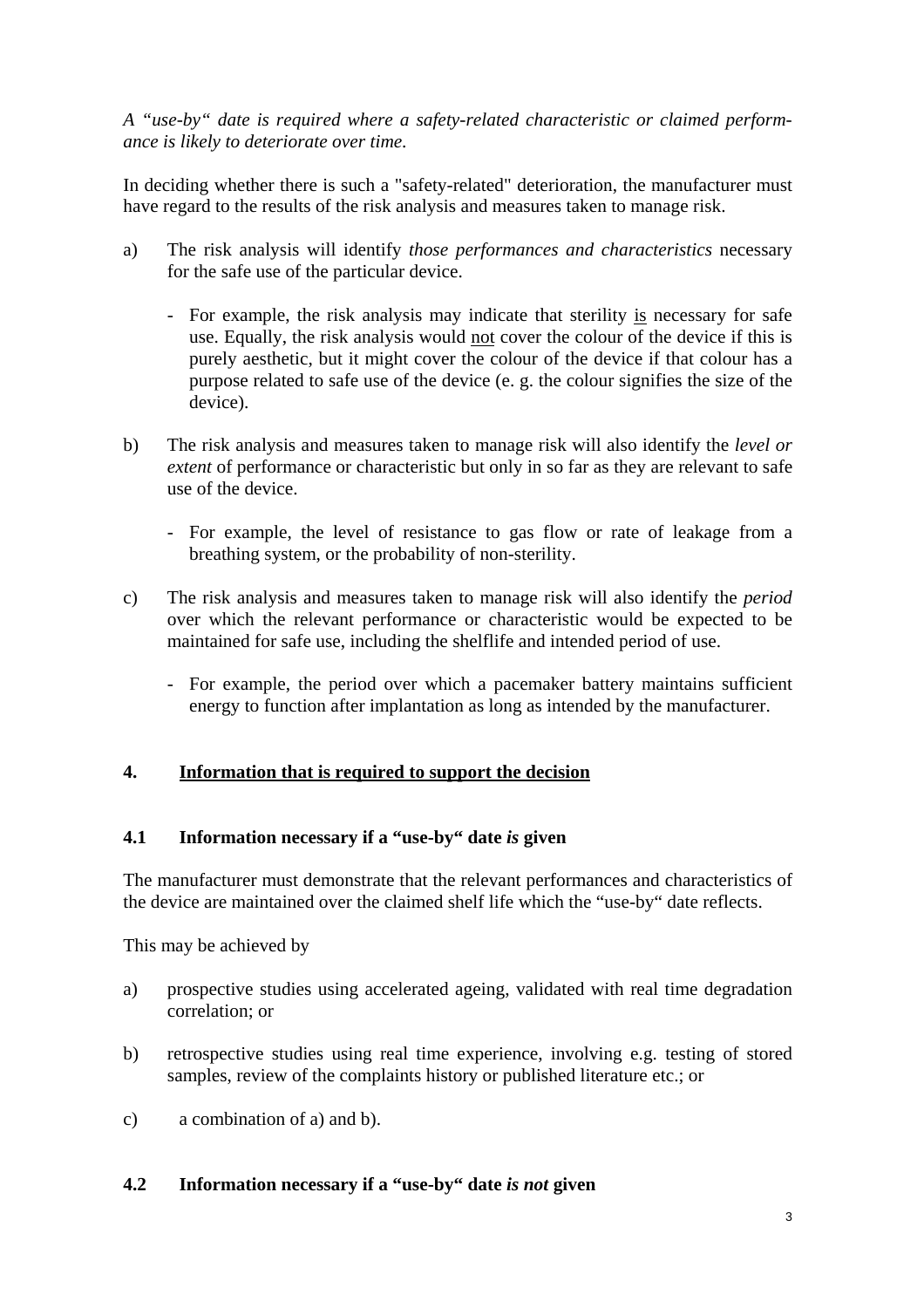As the absence of a "use-by" date constitutes an implicit claim of an infinite shelf life, the manufacturer must demonstrate either

- a) that there are *no* safety-related performances or characteristics which are likely to deteriorate over time (3a above), or
- b) that the *extent* of any likely deterioration (3b above) does not represent an unacceptable risk, or
- c) that the *period* over which unacceptable deterioriation occurs is far beyond the likely time of the first use of the device (3c above), e.g. 30 years.

In doing so, the manufacturer must consider, amongst other

- materials of the device itself and those used in manufacture, including adhesives, coatings, packaging etc.
- methods of manufacturing, (e.g. attachment of components, package sealing process);
- methods of protecting the device or parts thereof from deterioration (e.g. packaging, storage instructions);
- if relevant, state in which the device is maintained prior to first use (e.g. without battery fitted)
- the potential for inherent time dependent material degradation (e.g. due to long term effects of sterilisation on materials such as that of free radicals from gamma irradiation leading to polymer degradation).

If the manufacturer cannot meet the requirements of either 4.2a or 4.2b or 4.2c above, a "use-by" date must be given.

#### **5. Examples**

#### **5.1 Cardiac catheter with latex balloon**

*[Only aspect considered in this example: time-related deterioration of the balloon]*

*A cardiac catheter incorporates a latex balloon to locate the cather tip within, and temporarily occlude, a blood vessel. The ability of the balloon to withstand certain pressure is necessary for safe use. The latex of the balloon, however, deteroriates over time. The packaging and the storage instructions to protect the device from light reduce the rate of deteroriation, but do not prevent it. It is therefore necessary to give a "useby" date.*

*The manufacturer must demonstrate that*